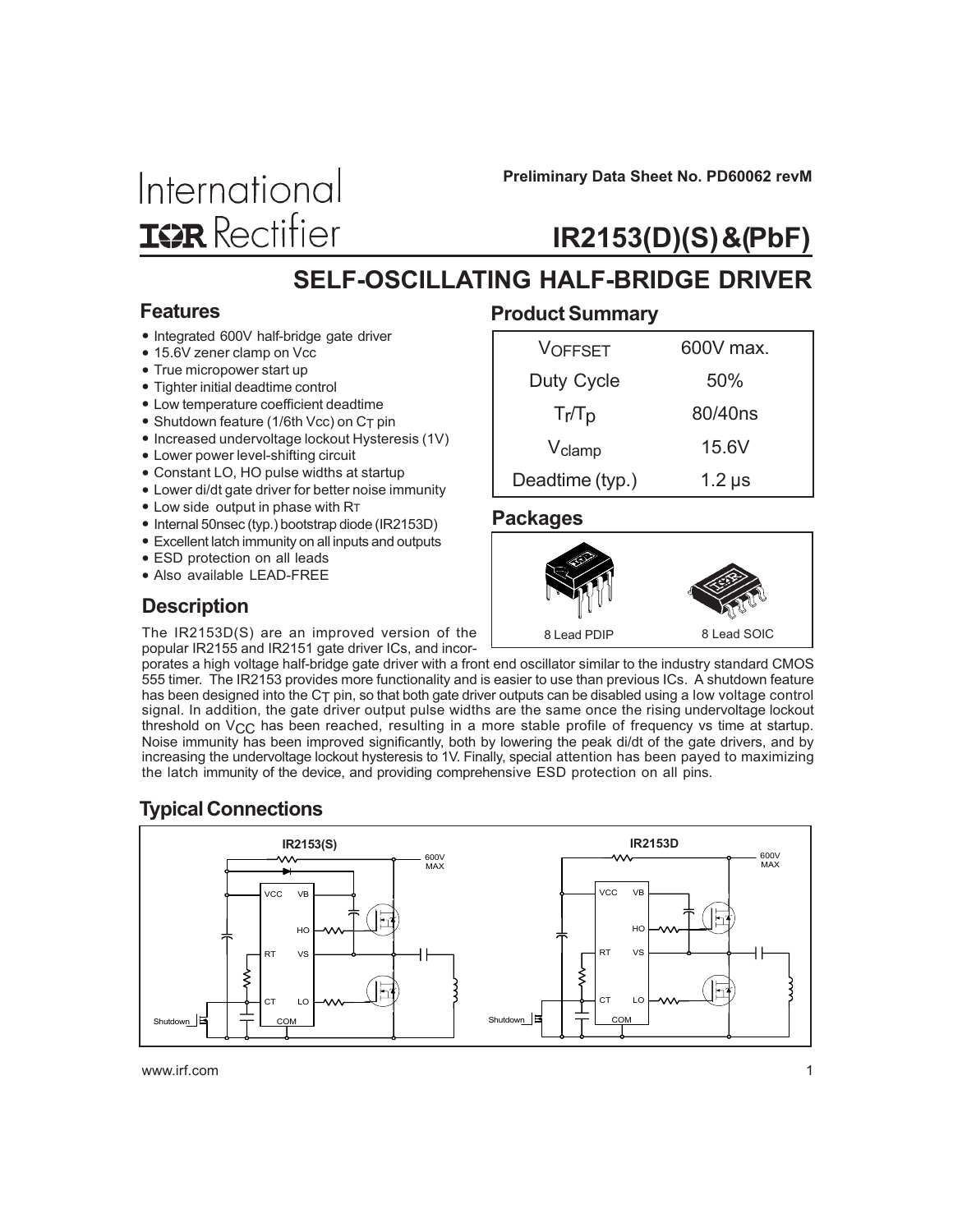#### Absolute Maximum Ratings

Absolute maximum ratings indicate sustained limits beyond which damage to the device may occur. All voltage parameters are absolute voltages referenced to COM, all currents are defined positive into any lead. The thermal resistance and power dissipation ratings are measured under board mounted and still air conditions.

| <b>Symbol</b>   | <b>Definition</b>                                  | Min.          | Max.        | <b>Units</b>       |      |
|-----------------|----------------------------------------------------|---------------|-------------|--------------------|------|
| $V_{B}$         | High side floating supply voltage                  |               | $-0.3$      | 625                |      |
| Vs              | High side floating supply offset voltage           |               | $V_B - 25$  | $V_B + 0.3$        |      |
| VHO             | High side floating output voltage                  |               | $V_S - 0.3$ | $V_B + 0.3$        |      |
| <b>VLO</b>      | Low side output voltage                            |               | $-0.3$      | $V_{CC}$ + 0.3     | V    |
| $V_{\sf RT}$    | $R_T$ pin voltage                                  |               | $-0.3$      | $V_{\rm CC}$ + 0.3 |      |
| $V_{CT}$        | $C_T$ pin voltage                                  |               | $-0.3$      | $V_{CC}$ + 0.3     |      |
| $_{\rm lcc}$    | Supply current (note 1)                            |               |             | 25                 | mA   |
| <b>IRT</b>      | $RT$ pin current                                   |               | $-5$        | 5                  |      |
| $dV_{\rm s}/dt$ | Allowable offset voltage slew rate                 |               | $-50$       | 50                 | V/ns |
| $P_D$           | Maximum power dissipation $@T_A \leq +25^{\circ}C$ | (8 Lead DIP)  |             | 1.0                | W    |
|                 |                                                    | (8 Lead SOIC) |             | 0.625              |      |
| RthJA           | Thermal resistance, junction to ambient            | (8 Lead DIP)  |             | 125                | °C/W |
|                 |                                                    | (8 Lead SOIC) |             | 200                |      |
| $T_{\rm J}$     | Junction temperature                               |               | -55         | 150                |      |
| Τs              | Storage temperature                                | -55           | 150         | $^{\circ}C$        |      |
| ΤL              | Lead temperature (soldering, 10 seconds)           |               | 300         |                    |      |

### Recommended Operating Conditions

For proper operation the device should be used within the recommended conditions.

| <b>Symbol</b> | <b>Definition</b>                                     | Min.               | Max.          | Units        |
|---------------|-------------------------------------------------------|--------------------|---------------|--------------|
| $V_{BS}$      | High side floating supply voltage                     | $V_{\rm CC}$ - 0.7 | <b>VCLAMP</b> |              |
| Vs            | Steady state high side floating supply offset voltage | $-3.0$ (note 2)    | 600           |              |
| Vcc           | Supply voltage                                        | 10                 | <b>VCLAMP</b> |              |
| <b>ICC</b>    | Supply current                                        | (note 3)           |               | mA           |
| TJ            | Junction temperature                                  | $-40$              | 125           | $^{\circ}$ C |

Note 1: This IC contains a zener clamp structure between the chip  $V_{CC}$  and COM which has a nominal breakdown voltage of 15.6V. Please note that this supply pin should not be driven by a DC, low impedance power source greater than the V<sub>CLAMP</sub> specified in the Electrical Characteristics section.

Note 2: Care should be taken to avoid output switching conditions where the  $V_S$  node flies inductively below ground by more than 5V.

Note 3: Enough current should be supplied to the V<sub>CC</sub> pin of the IC to keep the internal 15.6V zener diode clamping the voltage at this pin.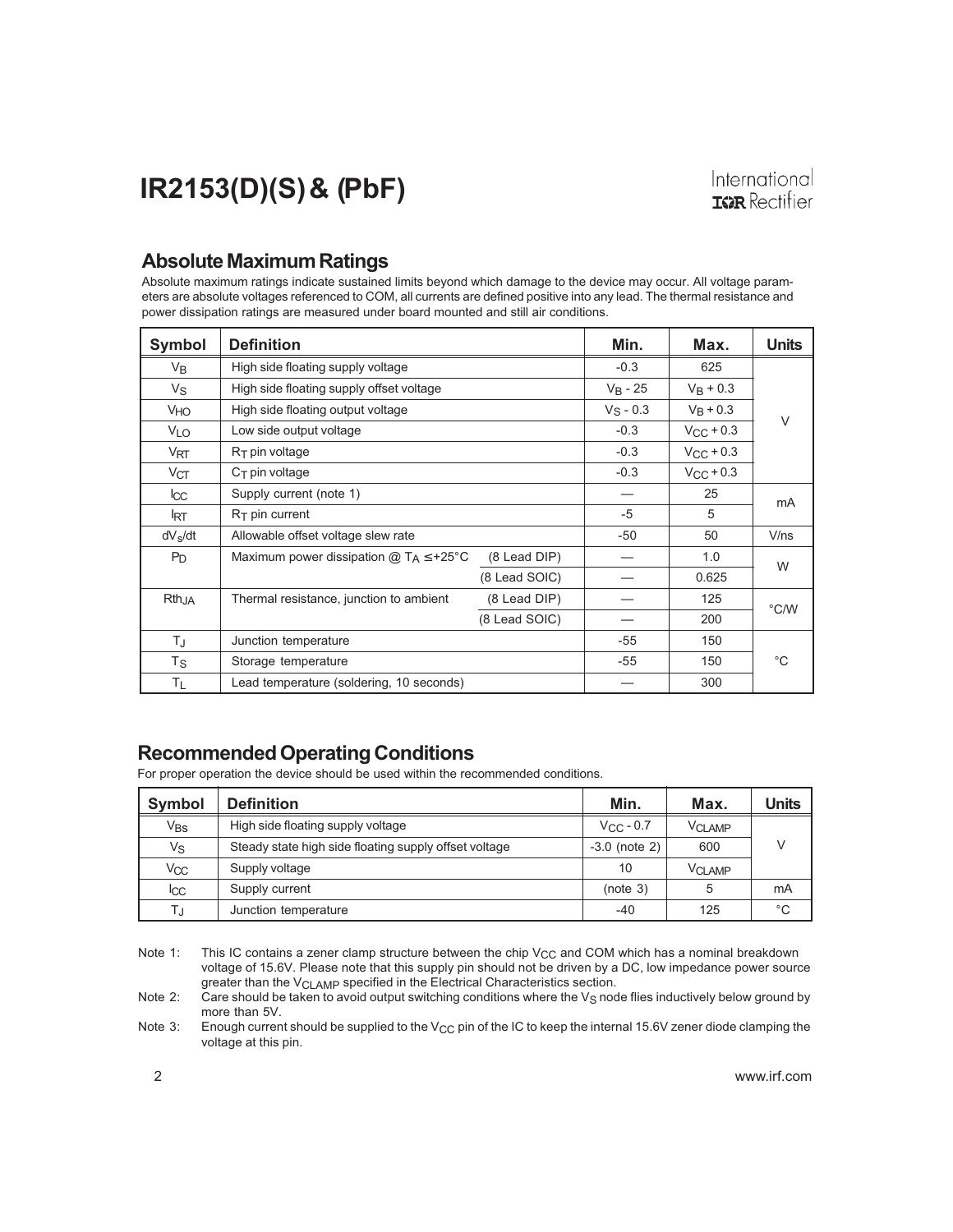### Recommended Component Values

| Symbol | <b>Component</b>          | Min. | Max. | <b>Units</b> |
|--------|---------------------------|------|------|--------------|
| Rт     | Timing resistor value     | 10   |      | kΩ           |
| Ст     | $C_T$ pin capacitor value | 330  |      | рF           |

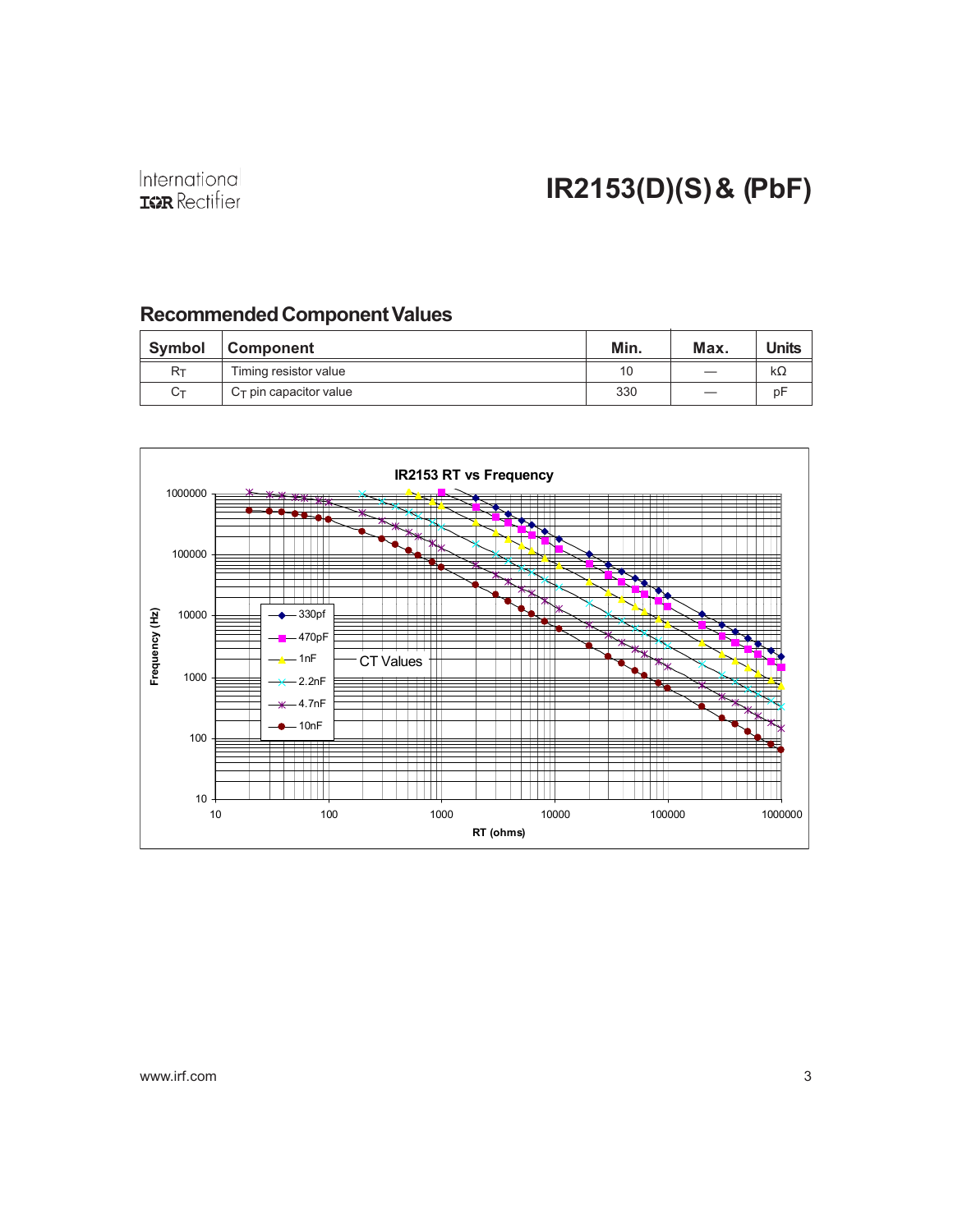### Electrical Characteristics

 $\rm{V_{BIAS}}$  (V $\rm{_{CC}}$ , V $\rm{_{BS}}$ ) = 12V, C $\rm{_{L}}$  = 1000 pF, C $\rm{\tau}$  = 1 nF and T $\rm{_{A}}$  = 25°C unless otherwise specified. The V $\rm{_{N}}$ , V $\rm{_{TH}}$  and I $\rm{_{N}}$ parameters are referenced to COM. The V<sub>O</sub> and I<sub>O</sub> parameters are referenced to COM and are applicable to the respective output leads: HO or LO.

| <b>Low Voltage Supply Characteristics</b> |                                                                                       |      |             |           |                   |                                                         |
|-------------------------------------------|---------------------------------------------------------------------------------------|------|-------------|-----------|-------------------|---------------------------------------------------------|
|                                           | <b>Symbol Definition</b>                                                              | Min. | Typ.        | Max.      | <b>Units</b>      | <b>Test Conditions</b>                                  |
| V <sub>CCUV+</sub>                        | Rising V <sub>CC</sub> undervoltage lockout threshold                                 | 8.1  | 9.0         | 9.9       |                   |                                                         |
| Vccuv-                                    | Falling V <sub>CC</sub> undervoltage lockout threshold                                | 7.2  | 8.0         | 8.8       | $\vee$            |                                                         |
| <b>VCCUVH</b>                             | V <sub>CC</sub> undervoltage lockout Hysteresis                                       | 0.5  | 1.0         | 1.5       |                   |                                                         |
| loccuv                                    | Micropower startup V <sub>CC</sub> supply current                                     |      | 75          | 150       | μA                | V <sub>CC</sub> ≤ V <sub>CCUV</sub> -                   |
| locc                                      | Quiescent V <sub>CC</sub> supply current                                              |      | 500         | 950       |                   |                                                         |
| <b>VCLAMP</b>                             | V <sub>CC</sub> zener clamp voltage                                                   | 14.4 | 15.6        | 16.8      | V                 | $I_{CC} = 5mA$                                          |
|                                           | <b>Floating Supply Characteristics</b>                                                |      |             |           |                   |                                                         |
|                                           | <b>Symbol Definition</b>                                                              | Min. | Typ.        | Max.      | <b>Units</b>      | <b>Test Conditions</b>                                  |
| lgbsuv                                    | Micropower startup V <sub>BS</sub> supply current                                     |      | 0           | 10        | μA                | V <sub>CC</sub> ≤ V <sub>CCUV</sub> -                   |
| lobs                                      | Quiescent VBS supply current                                                          |      | 30          | 50        |                   |                                                         |
| VBSMIN                                    | Minimum required V <sub>BS</sub> voltage for proper<br>functionality from $R_T$ to HO |      | 4.0         | 5.0       | $\overline{\vee}$ | $V_{CC} = V_{CCUV+} + 0.1V$                             |
| $I_{LK}$                                  | Offset supply leakage current                                                         |      |             | 50        | μA                | $V_B = V_S = 600V$                                      |
| VF                                        | Bootstrap diode forward voltage (IR2153D)                                             | 0.5  |             | 1.0       | $\vee$            | $IF = 250mA$                                            |
|                                           | <b>Oscillator I/O Characteristics</b>                                                 |      |             |           |                   |                                                         |
|                                           | <b>Symbol Definition</b>                                                              | Min. | Typ.        | Max.      | <b>Units</b>      | <b>Test Conditions</b>                                  |
| $f_{\rm OSC}$                             | Oscillator frequency                                                                  | 19.4 | 20          | 20.6      | kHz               | $R_T = 36.9k\Omega$                                     |
|                                           |                                                                                       | 94   | 100         | 106       |                   | $RT = 7.43k\Omega$                                      |
| ${\sf d}$                                 | RT pin duty cycle                                                                     | 48   | 50          | 52        | $\frac{0}{0}$     | fo < 100kHz                                             |
| Iст                                       | $CT$ pin current                                                                      |      | 0.001       | 1.0       | uA                |                                                         |
| ICTUV                                     | UV-mode CT pin pulldown current                                                       | 0.30 | 0.70        | 1.2       | mA                | $V_{CC} = 7V$                                           |
| $VCT+$                                    | Upper CT ramp voltage threshold                                                       |      | 8.0         |           |                   |                                                         |
| VCT-                                      | Lower CT ramp voltage threshold                                                       |      | 4.0         |           | V                 |                                                         |
| <b>VCTSD</b>                              | CT voltage shutdown threshold                                                         | 1.8  | 2.1         | 2.4       |                   |                                                         |
| V <sub>RT+</sub>                          | High-level RT output voltage, VCC - VRT                                               |      | 10<br>100   | 50<br>300 |                   | $IRT = 100 \mu A$                                       |
|                                           |                                                                                       |      | 10          | 50        |                   | $IRT = 1mA$<br>$I_{RT}$ = 100 $\mu$ A                   |
| VRT-                                      | Low-level RT output voltage                                                           |      | 100         | 300       |                   | $I_{RT} = 1mA$                                          |
|                                           |                                                                                       |      | $\mathbf 0$ | 100       | mV                |                                                         |
| <b>VRTUV</b>                              | UV-mode RT output voltage                                                             |      | 10          | 50        |                   | V <sub>CC</sub> ≤ V <sub>CCUV</sub> -<br>$IRT = 100µA,$ |
| VRTSD                                     | SD-Mode RT output voltage, VCC - VRT                                                  |      |             |           |                   | $VCT = 0V$                                              |
|                                           |                                                                                       |      | 10          | 300       |                   | $IRT = 1mA$                                             |
|                                           |                                                                                       |      |             |           |                   | $VCT = 0V$                                              |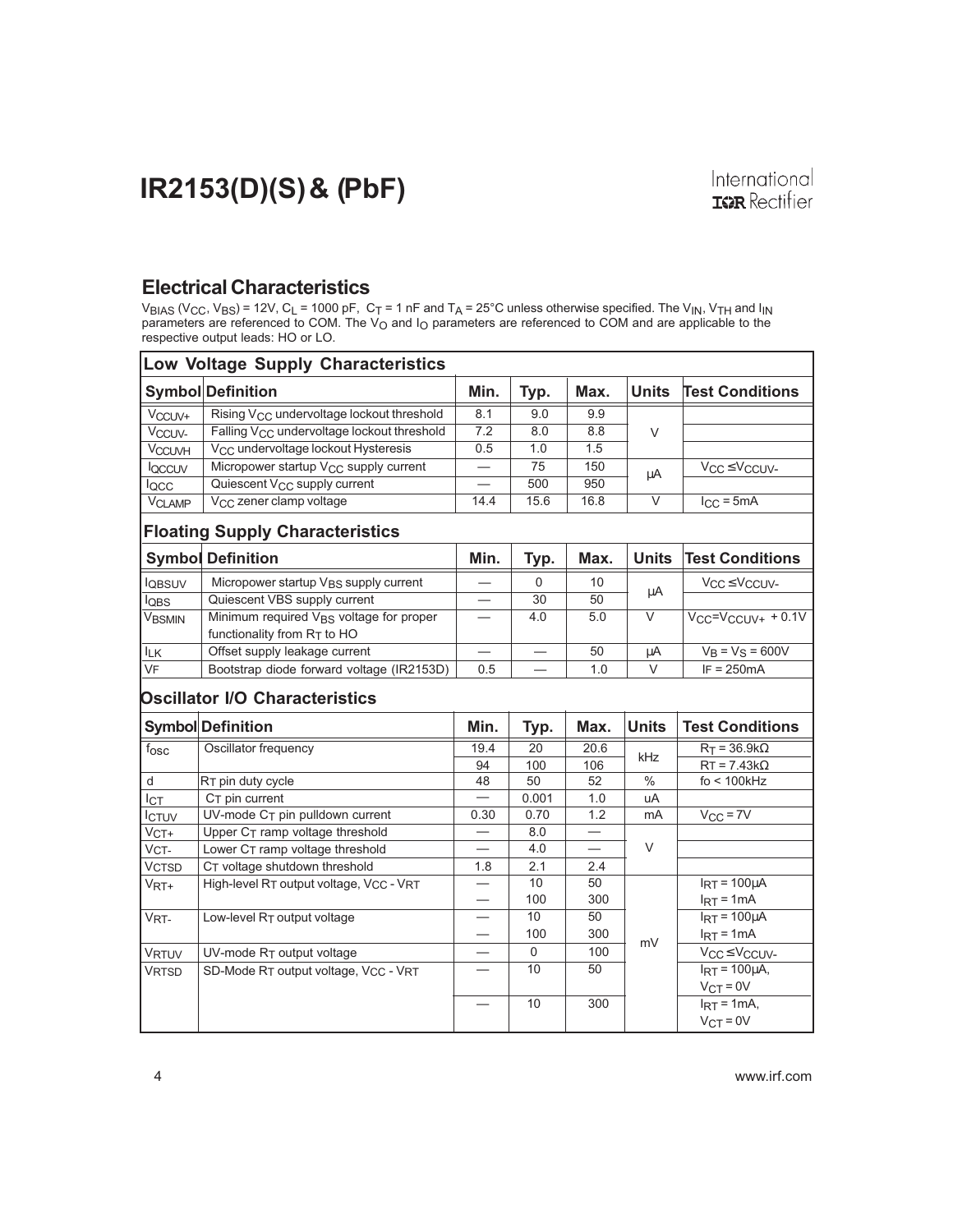# Electrical Characteristics (cont.)

| <b>Gate Driver Output Characteristics</b> |                                                           |      |      |      |      |                                      |
|-------------------------------------------|-----------------------------------------------------------|------|------|------|------|--------------------------------------|
|                                           | <b>Symbol Definition</b>                                  | Min. | Typ. | Max. |      | Units Test Conditions                |
| VOH                                       | High level output voltage, $V_{\text{RIAS}} - V_{\Omega}$ |      | 0    | 100  |      | $I_{\Omega}$ = OA                    |
| <b>VOL</b>                                | Low-level output voltage, VO                              |      | 0    | 100  | mV   | $I_{\Omega}$ = OA                    |
| VOL UV                                    | UV-mode output voltage, VO                                |      | 0    | 100  |      | $IO = OA$                            |
|                                           |                                                           |      |      |      |      | V <sub>CC</sub> ≤V <sub>CCUV</sub> - |
| $t_{\mathsf{r}}$                          | Output rise time                                          |      | 80   | 150  |      |                                      |
| tf                                        | Output fall time                                          |      | 45   | 100  | nsec |                                      |
| t <sub>sd</sub>                           | Shutdown propogation delay                                |      | 660  |      |      |                                      |
| td                                        | Output deadtime (HO or LO)                                | 0.75 | 1.20 | 1.65 | usec |                                      |

### Lead Definitions

| Symbol           | <b>Description</b>                           |
|------------------|----------------------------------------------|
| $V_{CC}$         | Logic and internal gate drive supply voltage |
| $R_{\mathsf{T}}$ | Oscillator timing resistor input             |
| $C_T$            | Oscillator timing capacitor input            |
| <b>COM</b>       | IC power and signal ground                   |
| LO               | Low side gate driver output                  |
| Vs               | High voltage floating supply return          |
| HO               | High side gate driver output                 |
| Vв               | High side gate driver floating supply        |

### Lead Assignments



NOTE: The IR2153D is offered in 8 lead PDIP only.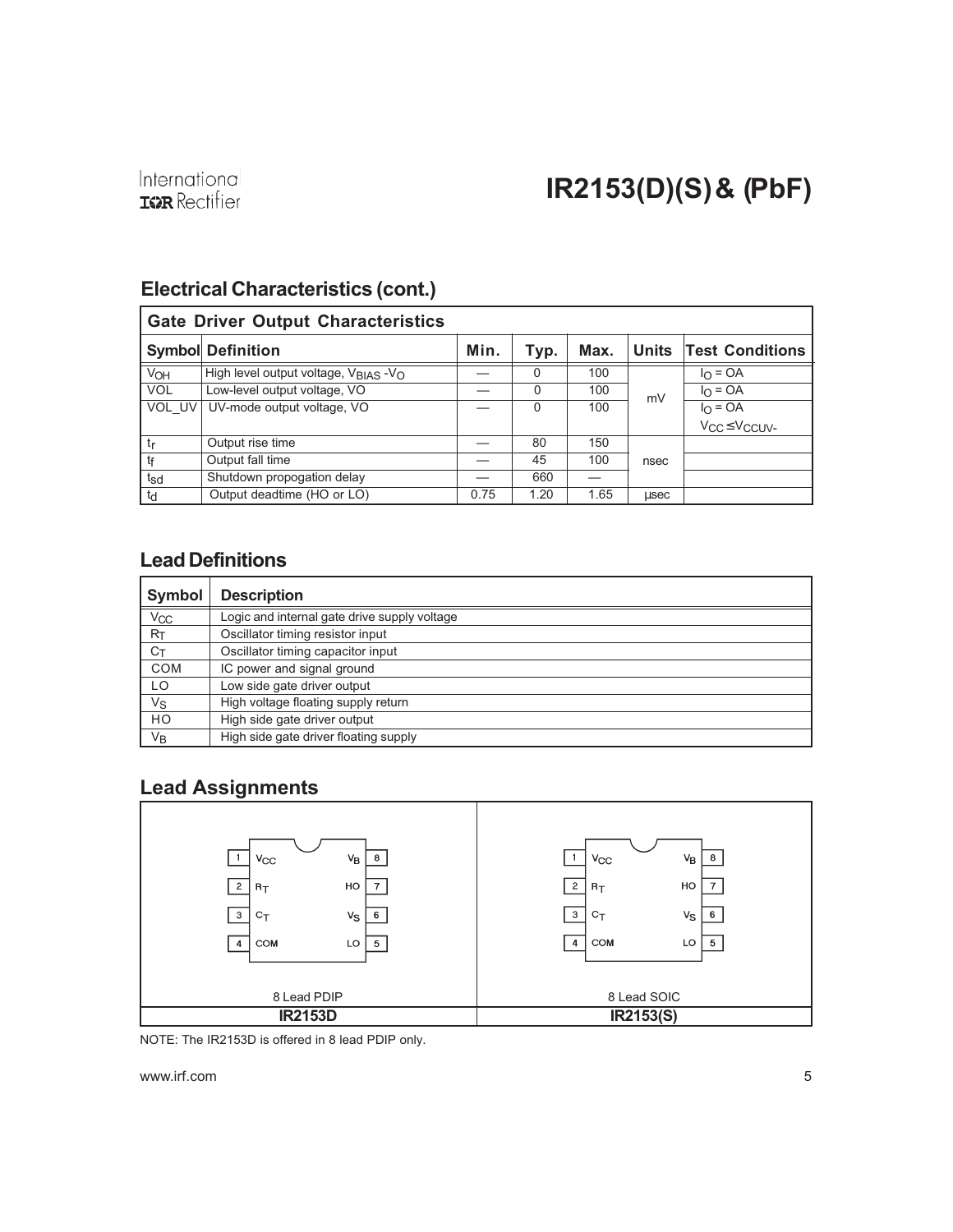# Functional Block Diagram for IR2153(S)



### Functional Block Diagram for IR2153D

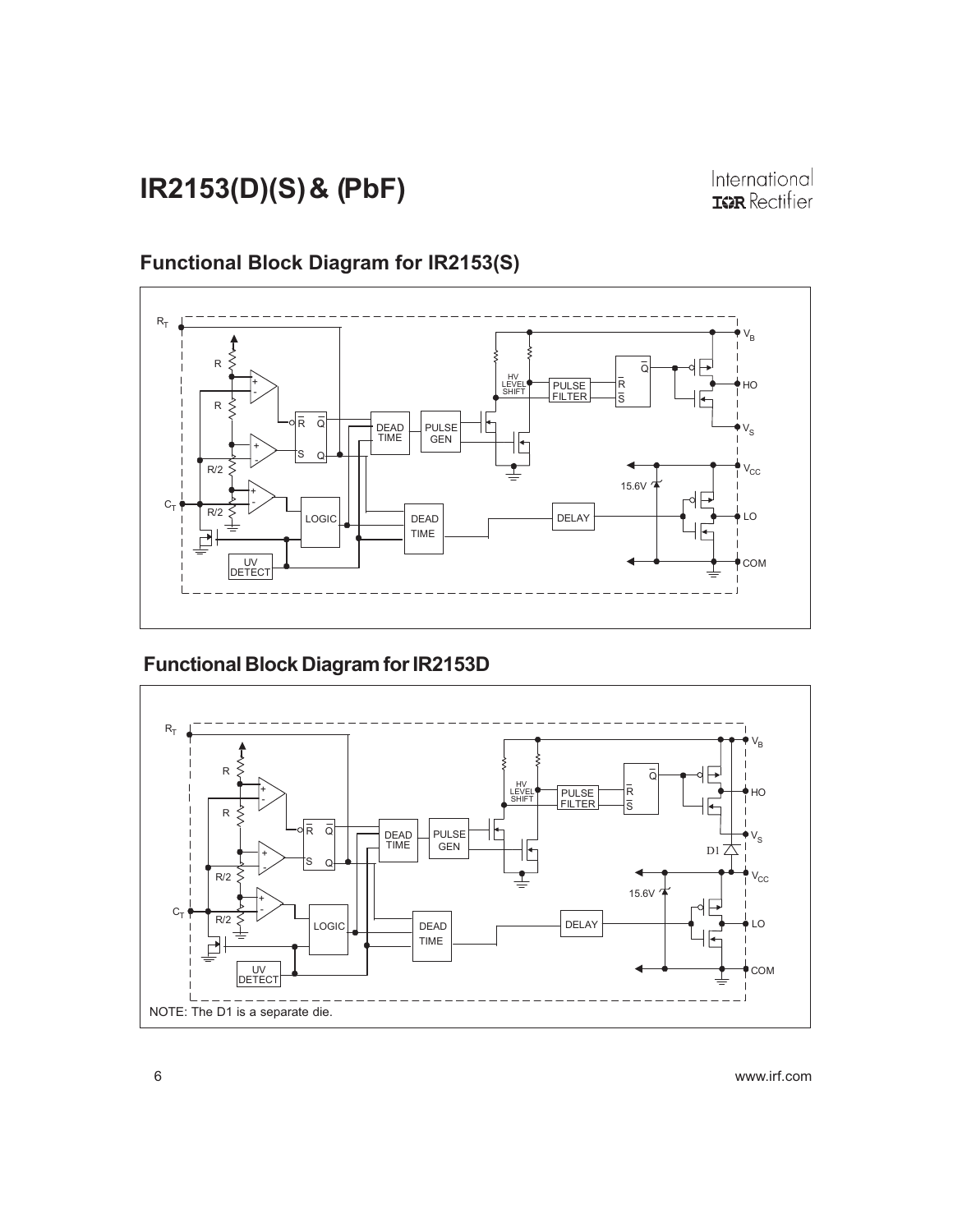### International **IGR** Rectifier

# IR2153(D)(S) & (PbF)

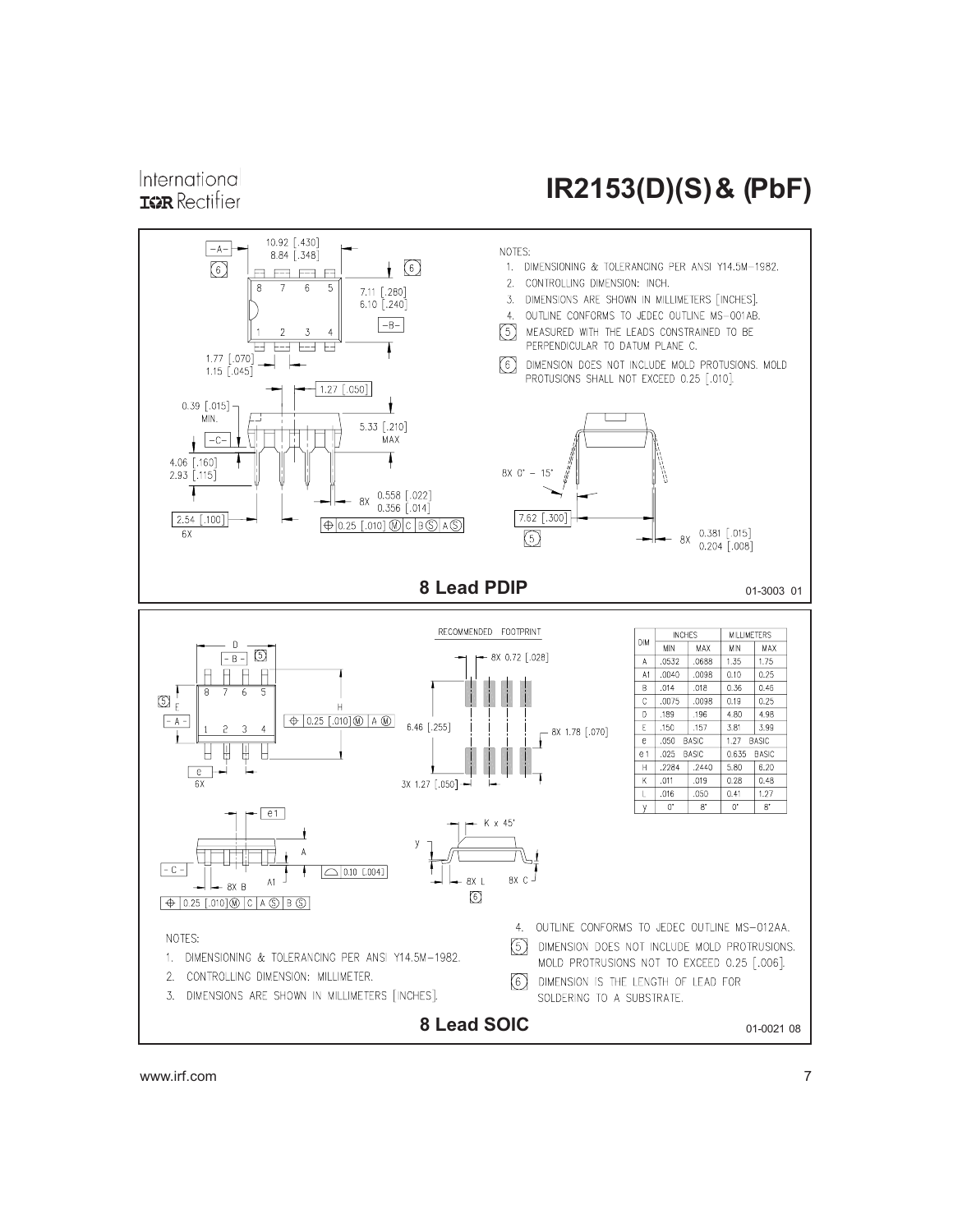# International<br>**IGR** Rectifier



Figure 1. Input/Output Timing Diagram



Figure 2. Switching Time Waveform Definitions



Figure 3. Deadtime Waveform Definitions